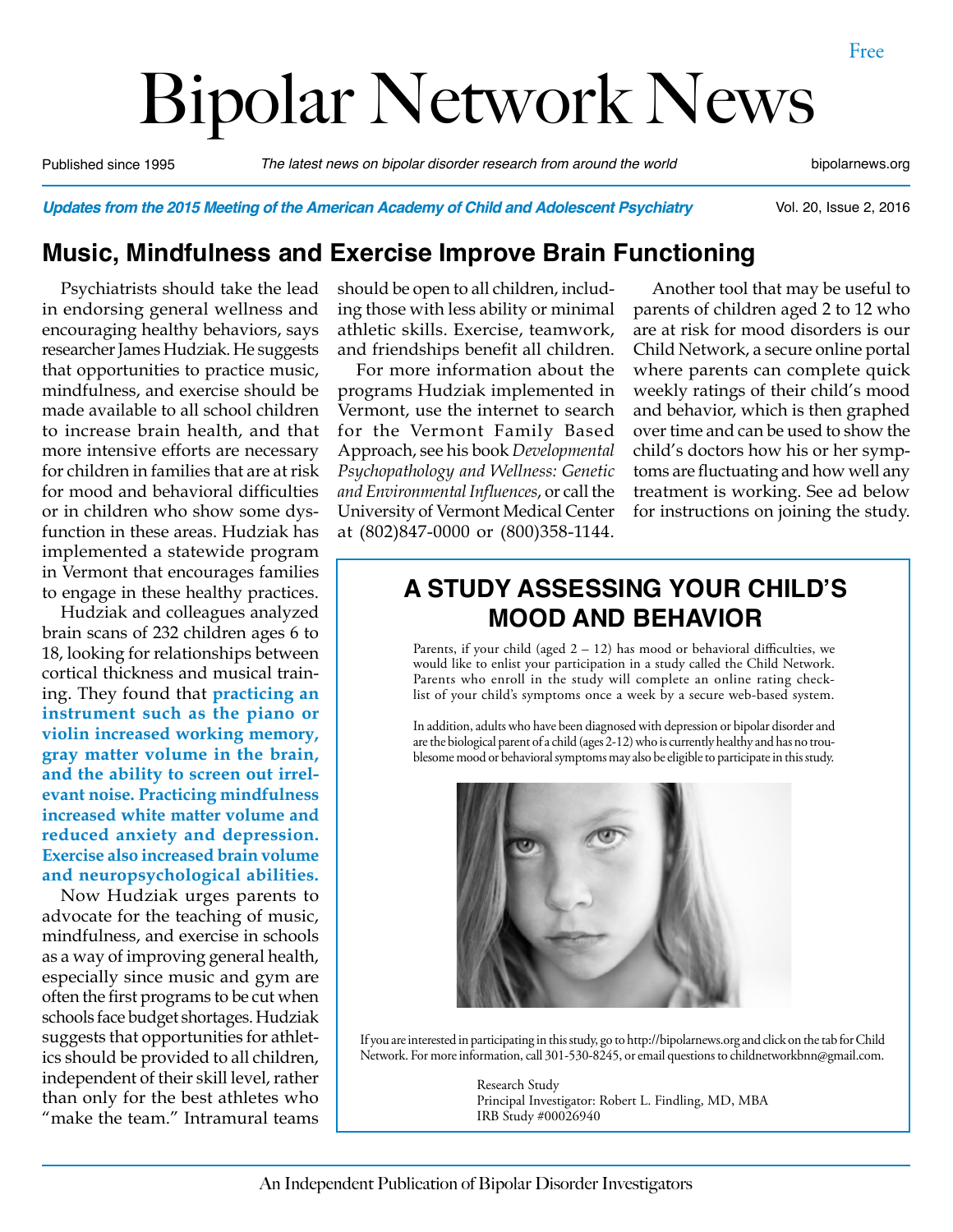# **Family-Based Health Program Successful in Vermont**

A statewide program to promote healthy behaviors within families has been successful in Vermont. The approach, described by researcher James J. Hudziak at the 2015 meeting of the American Academy of Child and Adolescent Psychiatry, is based on three assumptions. The first is that emotional and behavioral health is the cornerstone of all health. The second is that health behaviors are formed and sustained within families. The third is that

## Bipolar Network News

bipolarnews.org

**Editor-in-Chief**: Robert M. Post, MD **Managing Editor**: Moira McCauley

The *BNN* is published four times a year by investigators working with patients with bipolar disorder to better understand the long-term course of illness. The newsletter is available free of charge to all who request it.

Although the editors of the *BNN* have made every effort to report accurate information, much of the work detailed here is in abstract or pre-publication form, and therefore cannot be taken as verified data. The *BNN* can thus assume no liability for errors of fact or omission, or lack of balance. Patients should consult with their physicians, and physicians with the published literature, before making any treatment decisions based on information given in this issue or in any issue of the *BNN*.

As per recent journal disclosure requirements, Dr. Post has consulted with drug companies including Abbott, Astra Zeneca, Bristol-Myers Squibb, Glaxo-SmithKline, Jansen, and Pfizer.

The opinions expressed in the BNN are solely those of the editors, and do not represent the views of any scientific entity or foundation.

Send any comments or suggestions to: mccauleybcn@gmail.com

**BNN** 5415 W. Cedar Lane Suite 201B Bethesda, MD 20814

To subscribe or unsubscribe, see our website or email us at:

**info@bipolarnews.org**.

Note that we do not accept requests to subscribe friends or family members. Please have them contact us directly.

promoting healthy behaviors, preventing illness, and intervening for better health outcomes are all important to enhancing the health of the population.

Vermont used community outreach (including town-hall public events), the media (including Twitter, blogs, radio, television, public service announcements, and a short film), and group trainings of community professionals to successfully spread health messages to families. The

program targeted pediatricians' offices, schools, community mental health centers, federally qualified health centers, and Departments of Health, Mental Health, and Child Welfare.

**Hudziak has also suggested that programs of exercise, music, and mindfulness (all of which enhance brain growth and development) should be made universally available to children in school.**

# **Exercise Improves Cognition and Normalizes Brain Activity**

Exercise isn't just good for the body new research suggests it can improve cognition and normalize brain activity.

At the 2015 meeting of the American Academy of Child and Adolescent Psychiatry, researcher Benjamin I. Goldstein reported that **20 minutes of vigorous exercise on a bike improved cognition and decreased hyperactivity in the medial prefrontal cortex in adolescents with and without bipolar disorder.**

At the same meeting, researcher Danella M. Hafeman reported that offspring of parents with bipolar disorder who exercised more had lower levels of anxiety.

A plenary address by James J. Hudziak also suggested that exercise,

practicing music, and mindfulness training all lead to improvements in brain function and should be an integral part of treatment for children at high risk for bipolar disorder and could be beneficial for all children.

*Editor's Note: Recognizing and responding to mood symptoms is key to the prevention and treatment of bipolar disorder in children and adolescents at high risk for the illness. For these young people, exercise, a nutritious diet, good sleep habits, and family psychoeducation about bipolar disorder symptoms may be a good place to start. Joining our Child Network may also be helpful.*

# **Omega-3 Fatty Acids Associated with Small Improvement in Depression in Children Aged 7–14**

At the 2015 meeting of the American Academy of Child and Adolescent Psychiatry, researcher Mary A. Fristad reported that omega-3 fatty acid supplements had a small beneficial effect on depression in children aged 7–14. The supplements did not noticeably improve bipolar disorder not otherwise specified (NOS) or mania. The supplements consisted of several types of omega-3 fatty acids, including 1400mg of EPA, 200mg of DHA, and 400mg of others per day. The children were also undergoing psychotherapy during the study.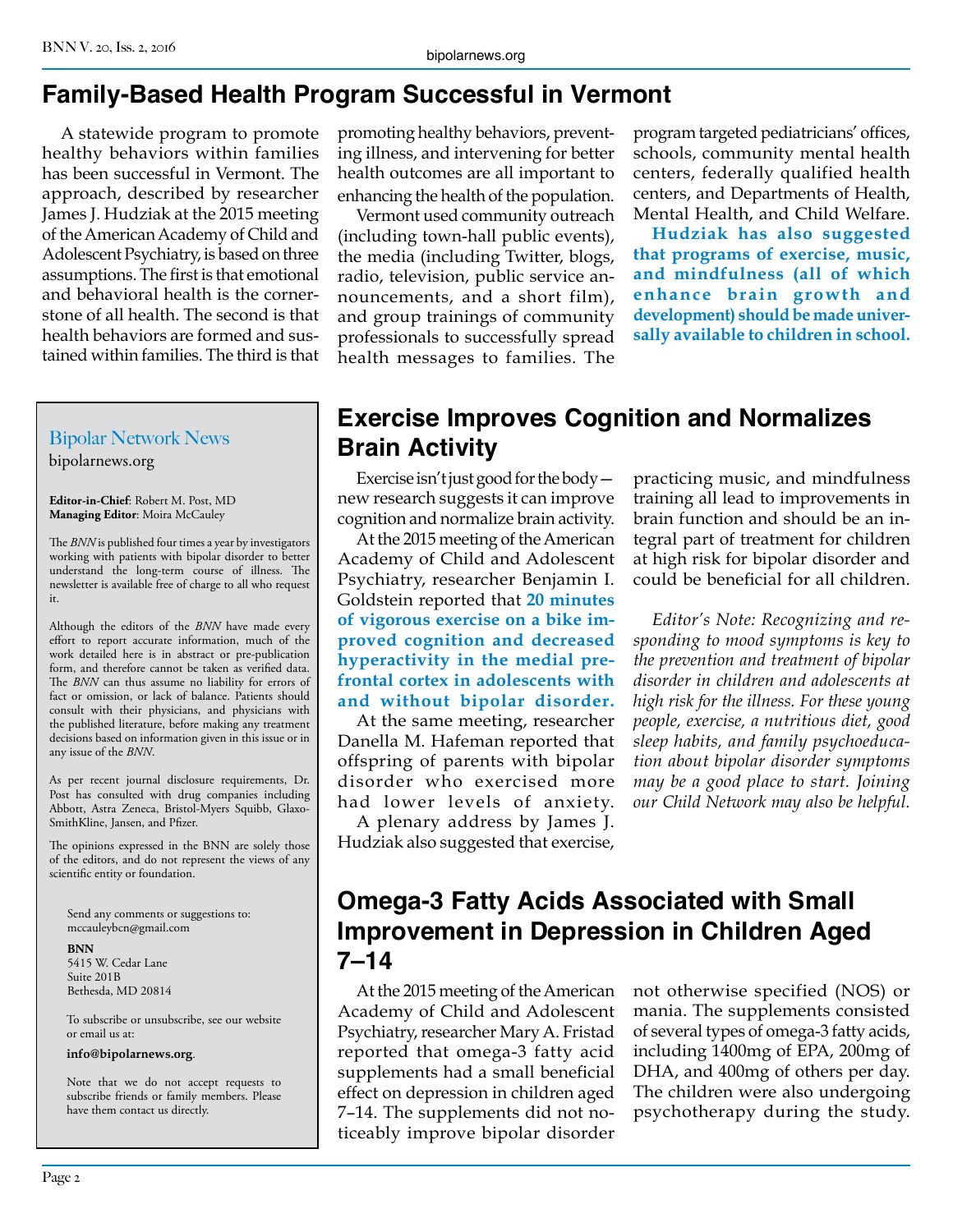## **Depression and Obesity Linked in Study of Mexican Americans**

A 2015 study by Rene L. Olvera and colleagues in the *Journal of Clinical Psychiatry* indicated that among 1,768 Mexican-Americans living along the border from 2004–2010, 30% were currently depressed, 14% had severe depression, and 52% were obese. Women were more likely to be depressed, and more likely to have severe depression. Other factors making depression more likely included low education, obesity, low levels of "good" cholesterol, and larger waist circumference. Low education and extreme obesity were also linked to severe depression.

In a commentary on the article in the same issue, researcher Susan L. McElroy wrote that **"the medical field needs to firmly accept that obesity is a risk factor for depression and, conversely, that depression is a risk factor of obesity."** She suggested that people with obesity, those who carry excess weight around their middles, and those who have related metabolic symptoms such as poor cholesterol should all be evaluated for depression. Likewise, those with depression should have their weight and body measures monitored. People with both obesity and depression should be evaluated for disordered eating.

# **Inflammation Linked to Bipolar Illness in Young People**

The Course and Outcome of Bipolar Youth study, or COBY, has been collecting information on young people with bipolar disorder and tracking their symptoms into adulthood since 2000. A 2015 study by Benjamin I. Golstein in the *Journal of Clinical Psychiatry* analyzed COBY data, identifying links between higher than average levels of inflammatory markers measured in the blood and participants' histories of illness and familial risk factors.

High levels of the inflammatory marker hsCRP were associated with longer duration of illness, substance use disorder, and family history of suicide attempts or completed suicides. High levels of TNF-alpha were linked to suicide attempts, self-injury behaviors, and family history of substance use disorders. IL-6 was also linked to family history of substance use disorders.

There were also links between inflammatory markers and participants' symptoms over the 6 months leading up to the blood tests. Levels of the inflammatory marker TNF-alpha were linked to the percentage of weeks patients had psychotic symptoms. Levels of IL-6 were associated with percentage of weeks with subthreshold mood symptoms and also with any suicide attempt. Levels of HsCRP were linked to maximum severity of depressive symptoms.

It is possible that targeting the elevated levels of inflammatory markers with anti-inflammatory treatments could improve patients' response to treatments, but this topic requires further study.

# **Vitamin D3 Reduces Symptoms of Bipolar Spectrum Disorders**

Vitamin D3 tends to be low in children and adolescents with mania, but supplements may help. In a small open study published in the *Journal of Child and Adolescent Psychopharmacology* in 2015, Elif M. Sikoglu and colleagues administered 2000 IU of vitamin D3 per day to youth aged 6–17 for eight weeks. Sixteen of the participants had bipolar spectrum disorders (including subthreshold symptoms) and were exhibiting symptoms of mania. Nineteen participants were typically developing youth.

At the beginning of the study, the youth with bipolar spectrum disorders had lower levels of the neurotransmitter GABA in the anterior cingulate cortex than did the typically developing youth. **Following the eight weeks of vitamin D3 supplementation, mania and depression symptoms both decreased in the youth with bipolar spectrum disorders, and GABA in the anterior cingulate cortex increased in these participants.**

*Editor's Note: GABA dysfunction has been implicated in the manic phase of bipolar disorder. While larger controlled studies of vitamin D supplementation are needed, given the high incidence of vitamin D deficiency in youth in the US, testing and treating these deficiencies is important, especially among kids with symptoms of bipolar illness.*

## **L-methylfolate Improves Depression; More Effective in Overweight Patients with Inflammation**

A 2012 study by Geoge I. Papkostas and colleagues found that 15mg/day of the nutritional supplement l-methylfolate calcium (a form of the B vitamin folate that the body can more readily use) improved depression in people who had not responded adequately to treatment with a selective serotonin reuptake inhibitor (SSRI) antidepressant. In a follow-up study by Richard C. Shelton and colleagues published in the *Journal of Clinical Psychiatry* in 2015, the same researchers further analyzed these data and found that **l-methylfolate worked better in patients who were overweight (with body mass indexes (BMIs) of 30 or above) and those who had higher than average levels of inflammation** at the beginning of the study. Inflammatory markers linked to greater improvement with l-methylfolate included TNF-alpha, IL-8, high sensitivity CRP, and leptin. In overweight participants, higher than average levels of IL-6 were also linked to more improvement on l-methylfolate.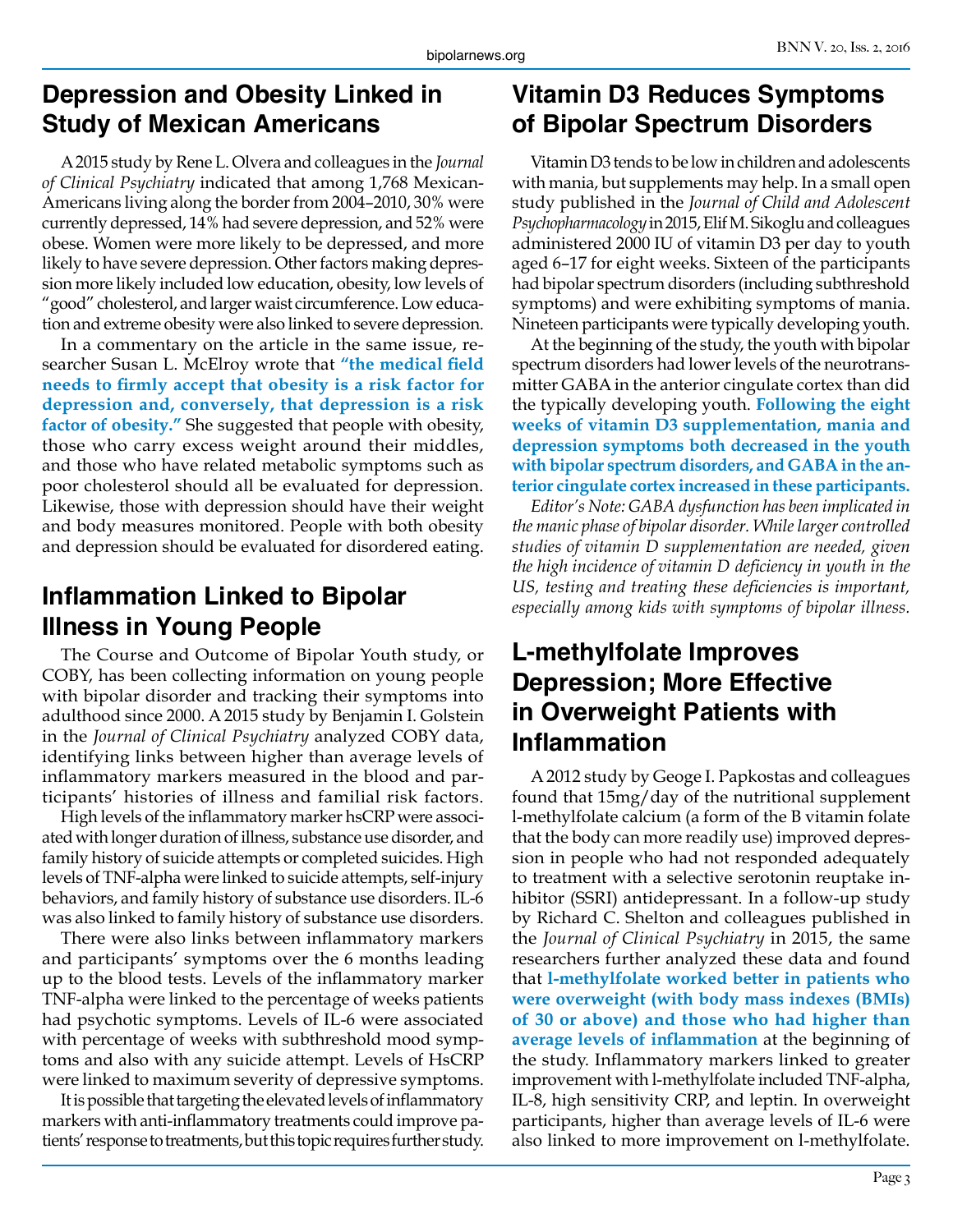#### **Children of Bipolar Parents in US More Ill than Those in the Netherlands**

New research shows that bipolar disorder risk is higher in the US than in the Netherlands. At the 2015 meeting of the American Academy of Child and Adolescent Psychiatry, researchers Manon Hillegers and Esther Mesman described a study in which they compared the offspring of mothers with bipolar disorder in the US to those in the Netherlands. The offspring ranged in age from 10–18.

In the US, the mothers had, on average, an earlier age of onset, more substance abuse comorbidity, and were more likely to have been diagnosed with bipolar II disorder. Among the US offspring, 66% had been diagnosed with a psychiatric illness compared to 44% of the Dutch offspring. **This included significantly higher rates of anxiety, ADHD, and disruptive be-**

# **Children at Risk for Bipolar Disorder May Have Adverse Reactions to Antidepressants**

At the 2015 meeting of the American Academy of Child and Adolescent Psychiatry, researcher Jeffrey R. Strawn reported that among children at high risk for bipolar disorder (because of a family history of the disorder) who are prescribed antidepressants for depression and anxiety, adverse reactions are common. **These reactions include irritability, aggression, impulsivity, and hyperactivity,**  and often lead to discontinuation of the antidepressant treatment.

Younger patients at risk for bipolar disorder were more likely to have an adverse reaction to antidepressants. Risk of an adverse reaction decreased 27% with each year of age.

**havior disorders in the US offspring.**  Among the offspring who had been diagnosed with a mood disorder, 80% of those in the US had other additional psychiatric disorders, but only 34% of the Dutch did. Bipolar disorder is more rare among children under the age of 12 in the Netherlands compared to the US.

Dutch children and adolescents were typically treated with lithium and with only one drug at a time. In the US, lithium is less widely used, and simultaneous treatment with several medications (usually including atypical antipsychotics) is common.

*Editor's Note: The research by Hillegers and Mesman replicates research by this editor (Robert M. Post) and colleagues that compared bipolar disorder incidence and severity in the US, Germany, and the Netherlands. Other comparisons have been* 

# **Offspring of Parents with Bipolar Disorder at High Risk for Psychiatric Disorders**

Researcher Juan David Palacio reported at the 2015 meeting of the American Academy of Child and Adolescent Psychiatry that compared to offspring of non-ill parents, children of parents with bipolar I disorder are at high risk for psychiatric disorders, particularly bipolar spectrum disorders and substance use disorders. They were also at risk for symptoms of anxiety disorders and conduct disorder. Palacio's findings from Colombia mirror those from other studies of familial risk and suggest the importance of vigilance to detect these disorders early and provide appropriate treatment. Joining the Child Network could help. See ads on pages 1 and 8.

*made between the US and Europe. A 2014 article by Frank Bellivier and colleagues in the* World Journal of Biological Psychiatry *also showed that bipolar disorder onset occurs earlier in the US than in 10 different European countries, while Bruno Etain and colleagues found that bipolar disorder onset occurs earlier in the US than in France in a 2012 article in the* Journal of Clinical Psychiatry*.*

*Together this research shows that bipolar disorder is more serious in the US than in a number of European countries. Two-thirds of US adults with bipolar disorder report that their illness began in childhood or adolescence. Most of these cases are not properly diagnosed or treated. A concerted effort must be made by the medical establishment and healthcare policymakers in the US to provide better and earlier treatment of bipolar illness.*

# **Topiramate Added to Quetiapine Can Reduce Marijuana Craving in Young People**

At the 2015 meeting of the American Academy of Child and Adolescent Psychiatry, researcher Melissa P. DelBello reported that compared to placebo, the anticonvulsant topiramate reduced marijuana craving in young people aged 12–21 who were already taking the antipsychotic quetiapine. **Functional magnetic resonance imaging (fMRI) revealed that topiramate altered the activation of brain regions common to both drug craving and mood dysregulation.** Topiramate could be a good treatment to reduce marijuana abuse. The antioxidant nacetylcysteine (NAC) is another option.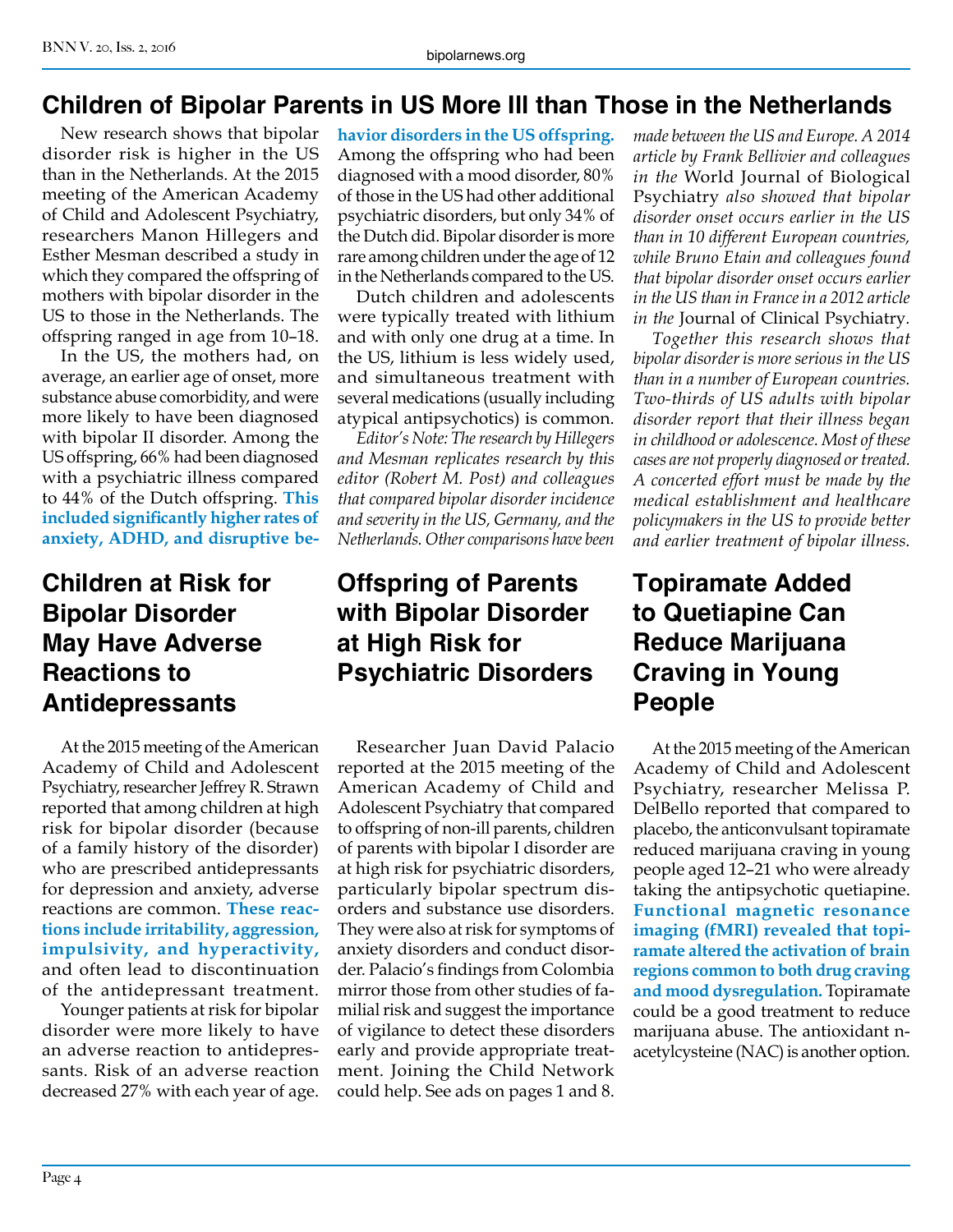#### **Diagnosing PANS**

Pediatric Acute-Onset Neuropsychiatric Syndrome, or PANS, describes a condition in which a child develops acute onset of psychiatric symptoms following an infection. At the 2015 meeting of the American Academy of Child and Adolescent Psychiatry, researcher Tanya K. Murphy reported on symptoms that differentiate PANS from other childhood-onset illnesses. Kids with PANS are more likely to have:

- sudden onset of symptoms
- earlier age of onset
- personality changes
- new onset of attention deficit hyperactivity disorder (ADHD) symptoms
- food refusal and weight loss
- behavioral regression
- deterioration in handwriting
- severe sleep disruption
- psychosis
- memory problems
- frequent urination
- dilated pupils
- an infection at the time of onset, particularly a group A streptococcal infection

A child with sudden onset of these symptoms following an infection may have PANS. It is important to differentiate PANS from traditional psychiatric diagnoses because treatment of PANS often consists of antibiotics, anti-inflammatory medications, and other treatments that target the immune system. See our case report about a boy with PANS in BNN Volume 19, Issue 6 from 2015.

# **Micronutrient Formulas Treat A Variety of Behavioral Disorders**

At the 2015 meeting of the American Academy of Child and Adolescent Psychiatry, researcher Charles Popper reviewed the literature to date about broad-spectrum micro-nutrient treatments for psychiatric disorders in young people, concluding that these formulations of vitamins and minerals can reduce symptoms of aggressive and disordered conduct, attention deficit hyperactivity disorder, mood disorders, anxiety, and stress. Four randomized controlled trials showed that micronutrient formulas reduced violence and major misconduct in children.

Popper warned that while these micronutrients can be helpful in treating children who have never been prescribed psychiatric medication, they can interact dangerously with psychiatric medications in children who do take them.

At the same meeting, researcher Bonnie Kaplan reported that six randomized controlled trials of broad-spectrum micro-nutrients and B-complex vitamins in adults with and without psychiatric disorders showed that both of the formulas reduced anxiety and stress following natural disasters (which are associated with the development of post-traumatic stress disorder (PTSD)).

# **Successful Double-Blind Placebo-Controlled Study of Lithium for Acute Mania in Kids 7–17**

Lithium is the treatment of choice for adults with bipolar disorder, but has rarely been studied in children or adolescents. One of the first double-blind placebo-controlled trials of lithium for the treatment of mania in children and teens aged 7–17 showed that the drug produced greater improvement in mania than did placebo. Side effects included blurred vision, abdominal pain, diarrhea, nausea, vomiting, fatigue, thirst, increased thyroid-stimulating hormone, decreased appetite, dizziness, sedation, tremor, increased urination, and rash.

In the study by researcher Adelaide S. Robb and colleagues, which was presented at the 2015 meeting of the American Academy of Child and Adolescent Psychiatry, doses began at 300mg twice a day, were based on each child's weight, and were slowly increased.

At the same meeting, researcher Russell Scheffer presented data on 41 children who continued lithium treatment for 16 weeks with good results. The mean dose was 27.8 +/- 6.7 mg/kg per day.

# **RTMS Improves Executive Function in Kids with Schizophrenia and Autism**

Researcher Stephanie Ameis reported at the 2015 meeting of the American Academy of Child and Adolescent Psychiatry that following repeated transcranial magnetic stimulation (rTMS), a treatment in which a magnetic coil placed over the scalp delivers electric pulses to the brain, children with schizophrenia and autism spectrum disorders showed improvements in executive function, including working memory. The rTMS treatment targeted the left dorsolateral prefrontal cortex.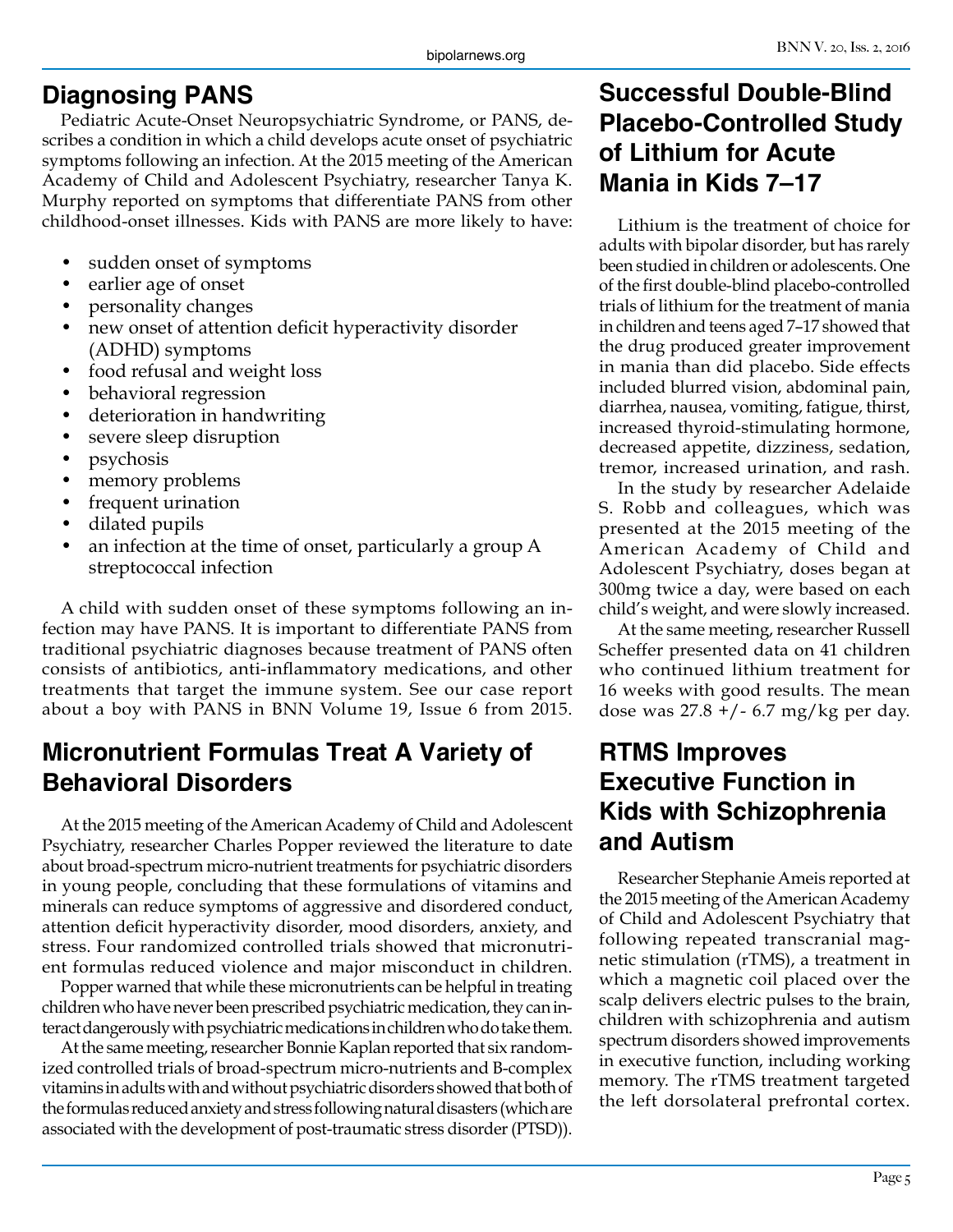# **Cool News: Raising Body Temperature Can Relieve Depression**

Raising body temperature by a few degrees may produce antidepressant effects as the body's cooling mechanisms kick in. At the US Psychiatric and Mental Health Congress in 2015, researcher Charles Raison described a study comparing the effects of exposing participants to a special heating coil in a tent that retained the heat until their body temperatures increased by a few degrees to those of a sham procedure that did not raise body temperature. Those participants whose body temperature was increased had a lower body temperature the following day, and their depression improved as their bodies cooled. These improvements lasted six weeks or more.

Depressed patients tend to have elevated body temperatures. Raison suggests that raising body temperatures even more prompts the body's cooling mechanisms to compensate, bringing cooling activity to normal levels from the skin to the brain and improving depression.

> **See page right for an opportunity to rate children's mood or behavioral symptoms.**

# **Light Therapy Effectively Treats Non-Seasonal Depression**

Doctors have known for some time that treatment with highintensity light (7,000–10,000 Lux) can improve seasonal depression. In an 8-week study published in the journal *JAMA Psychiatry* in 2015, researcher Raymond Lam compared four different treatment options for non-seasonal major unipolar depression: bright light therapy for 30 minutes per day first thing in the morning, 20 mg of the antidepressant fluoxetine per day, combined bright light therapy and fluoxetine, and a placebo device paired with a placebo pill.

The combination of bright light therapy and fluoxetine produced remission in 58.6% of the participants who received it, compared to remission rates of 43.8% for bright light alone, 19.4% for fluoxetine alone, and 30% for placebo. It is notable that the effects of fluoxetine did not exceed those of placebo, but the effects of light alone did. There were few side effects in any group.

These data provide convincing evidence of the efficacy of light therapy in the treatment of non-seasonal unipolar depression. Use of light therapy for non-seasonal depression should now be more routinely considered, particularly when combined with antidepressant treatment.

Patients who had previously failed to respond to two or more antidepressants and patients with bipolar depression were excluded from the study. Bright light therapy administered in the morning can sometimes bring about mixed states in people with bipolar disorder. A 2007 case study by D. Sit and colleagues in the journal *Bipolar Disorders*  found that midday light led to more improvement and less risk of mixed states than morning light among women with bipolar disorder.

# **Oxytocin May Reduce PTSD Symptoms**

The hormone oxytocin, best known for creating feelings of love and bonding, may help treat post-traumatic stress disorder, since it also reduces anxiety. A study by Saskia B.J. Koch and colleagues that will soon be published in the journal *Neuropsychopharmacology* reports that a single intranasal administration of oxytocin (at a dose of 40 IU) reduced anxiety and nervousness more than did placebo among police officers with PTSD.

Oxytocin also improved abnormalities in connectivity of the amygdala. Male participants with PTSD showed reduced connectivity between the right centromedial amygdala and the left ventromedial prefrontal cortex compared to other male participants who had also experienced trauma but did not have PTSD. This deficit was corrected in the men with PTSD after they received a dose of oxytocin. Female participants with PTSD showed greater connectivity between the right basolateral amygdala and the bilateral dorsal anterior cingulate cortex than female participants who had experienced trauma but did not have PTSD. This was also restored to normal following a dose of oxytocin.

These findings suggest that oxytocin can not only reduce subjective feelings of anxiety in people with PTSD, but may also normalize the way fear is expressed in the amygdala.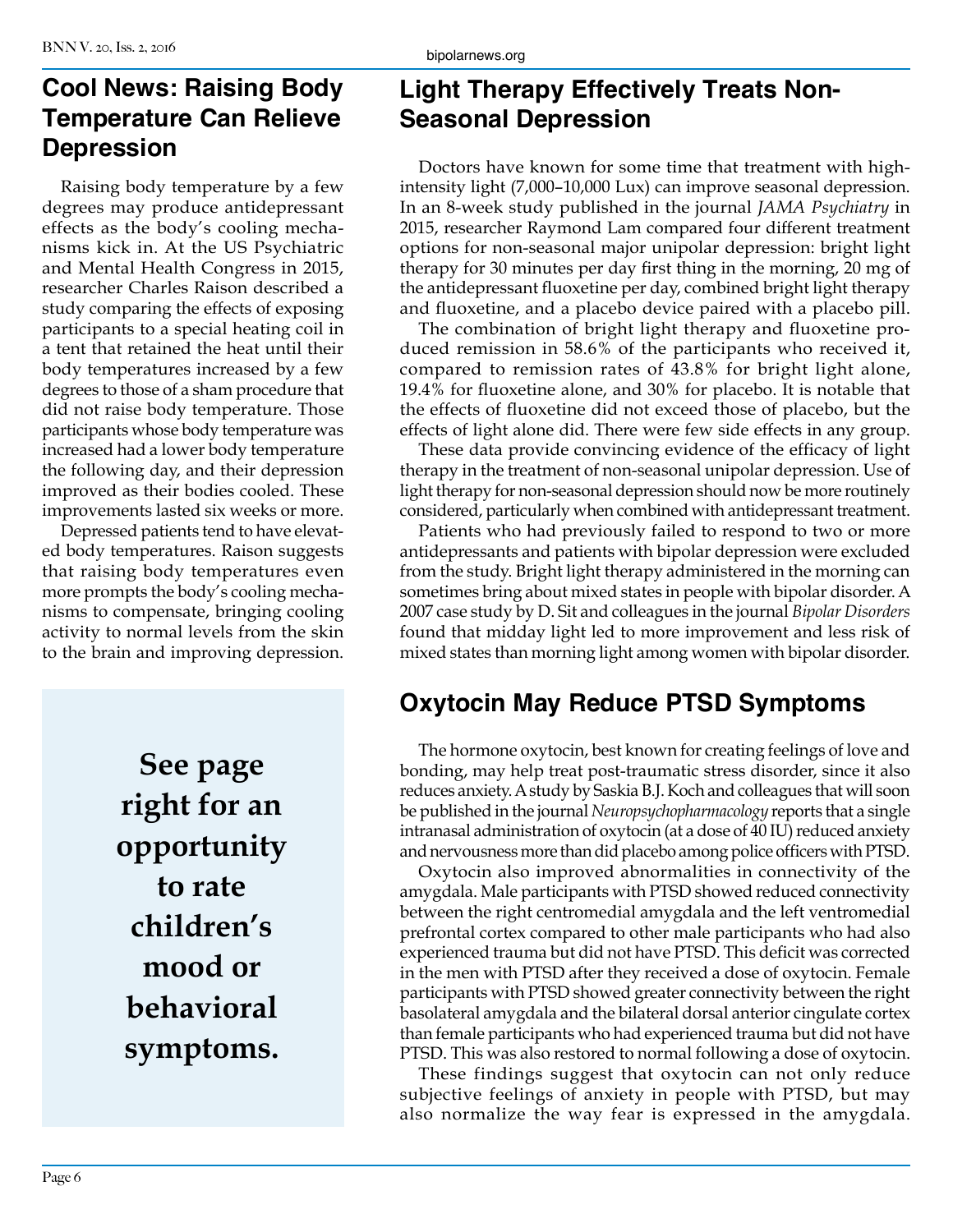#### **Additional Information about the Child Network:**

74% of children who have a parent with bipolar disorder (Axelson et al. 2015) and 80% of those who have a parent with unipolar depression (Weissman et al. 2006) will develop a major psychiatric illness upon long-term follow up. These illnesses, including depression, anxiety, oppositional behavior, substance abuse, often go unrecognized for long periods of time.

#### **Joining the Child Network could help families and doctors identify these illnesses earlier.**

**The Child Network is specifically for parents of children ages 2 to 12 who are at high risk for a mood disorder or have symptoms of a mood disorder. Parents assess their child weekly using a secure website.** There is also a short demographics questionnaire and a more detailed symptom checklist to be filled out once a year. The network will collect information about which treatments children are already taking, how effective they are, and for which children.

We believe that this network will be helpful to its participants. Parents will be able to print out the ongoing weekly ratings in a graphic form so that the child's symptoms and responses to any treatments they receive over time can easily be visualized (as illustrated below).



#### **Weekly Mood and Medication Chart**

0 - Severity None: None

1 - Severity Mild/Infrequent: Minimal impact on usual roles

te Symptoms/Often: Definitely some dysfunction in usual roles 3 - Severe Symptoms/Much of the Time: Major dysfunctions in usual roles

We hope that this brief description of the Child Network study helps to orient you to its purpose. Please urge parents to use this new tool. Visit http://bipolarnews.org and click on the tab for the Child Network or http://bipolarnews.org/?page\_id=2630 to learn more about the Child Network and to access the informed consent documents.

Thank you for your time and interest in the Child Network.

Robert M. Post, MD and Michael Rowe, PhD Bipolar Collaborative Network, and Robert L. Findling, MD, MBA, Principal Investigator This research study is IRB approved by the Johns Hopkins University School of Medicine Research Study, Principal Investigator: Robert L. Findling, MD, MBA , IRB Study #00026940